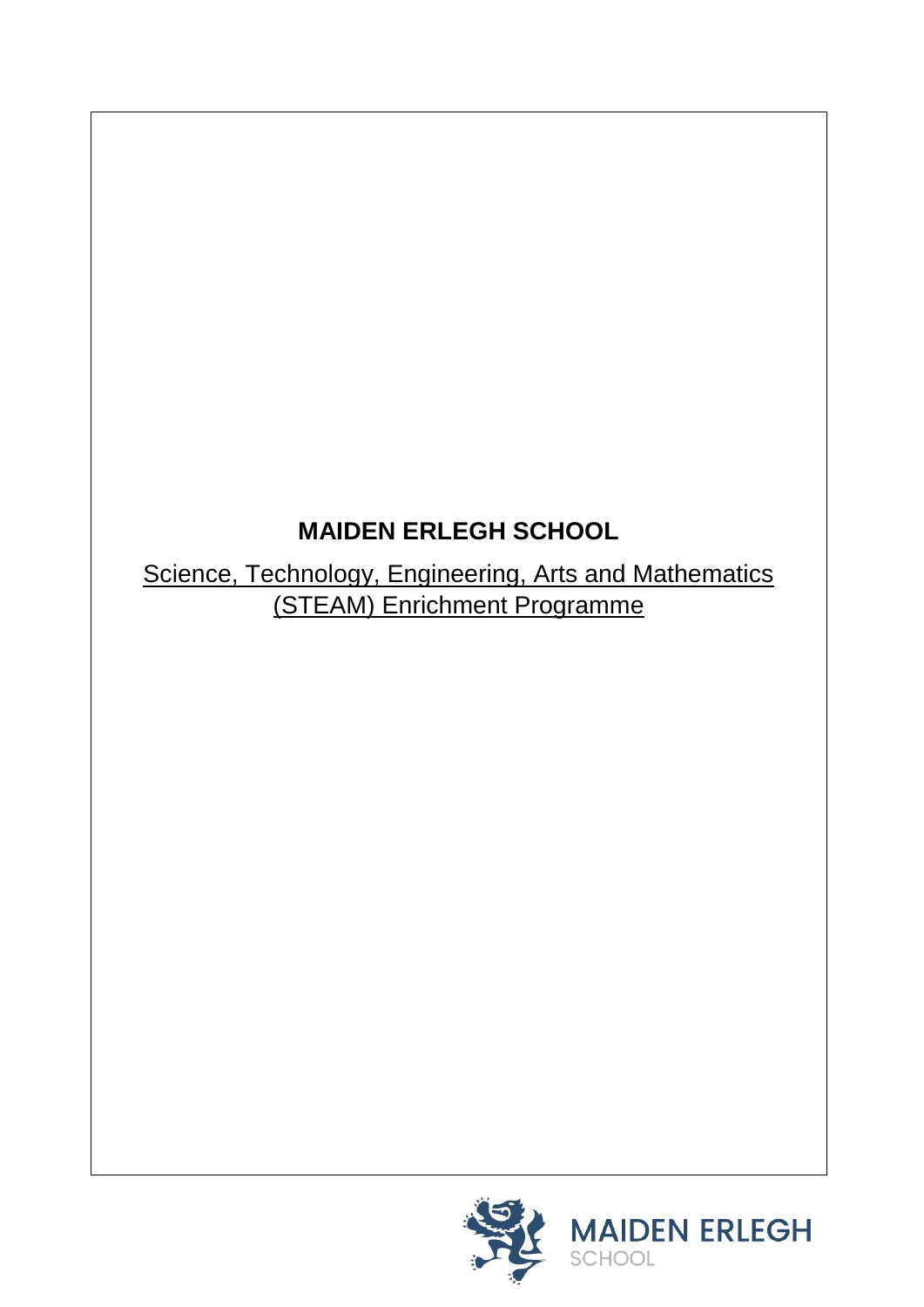## **Purpose:**

- To provide a planned programme of enrichment opportunities to engage and empower students through Science, Technology, Engineering, Arts and Mathematics.
- To provide impartial advice and guidance so that students are aware of the different STEAM-related career possibilities at different transition points.
- Directly linking the curriculum and subjects that students are studying with STEAM-related careers and opportunities through the employment, university and apprenticeships.
- To allow students to engage with STEAM-related businesses and personnel to explore different entry routes and gain first-hand information regarding what life is like on a day-to-day basis.
- To promote STEAM-related Local Labour Market information to allow students to explore current skills gaps and STEAM-related jobs in Berkshire and South East England.

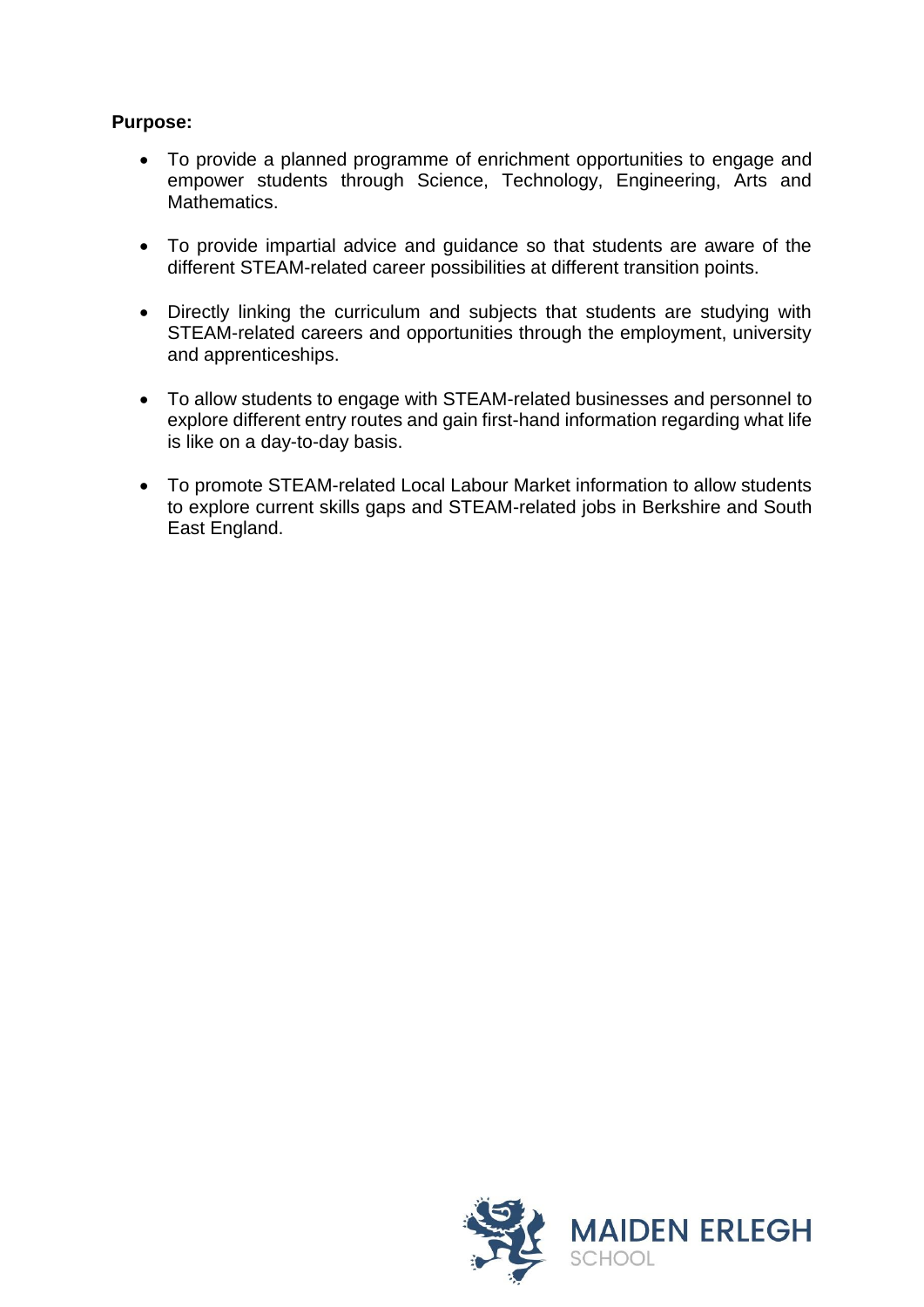## **Year 7 Provision:**

Science Fair Careers Fair Junior Mathematics Challenge Mathematics Drop-in Master Chef Competition TeenTech Award 3M Young Innovator Challenge TeenTech Award Technology STEAM Club Master Chef Competition Computer Science Club STEAM Day Thales Ozobots Challenge #Careers Weeks – linking the curriculum with careers and destinations Start u-explore Careers Software Trips / Visits Department-specific enrichment opportunities (see STEAM CLUBS on website)

#### **Year 8 Provision:**

Science Fair Institute of Physics Science Ambassador Scheme Training Day Careers Fair Junior Mathematics Challenge Mathematics Drop-in Master Chef Competition 3M Young Innovator Challenge Technology STEAM Club Microsoft DigiGirlz experience Thales Lego Mindstorm Challenge Computer Science Club Vision My Future Day #Careers Weeks – linking the curriculum with careers and destinations Start u-explore Careers Software Trips / Visits Department-specific enrichment opportunities (see STEAM CLUBS on website)

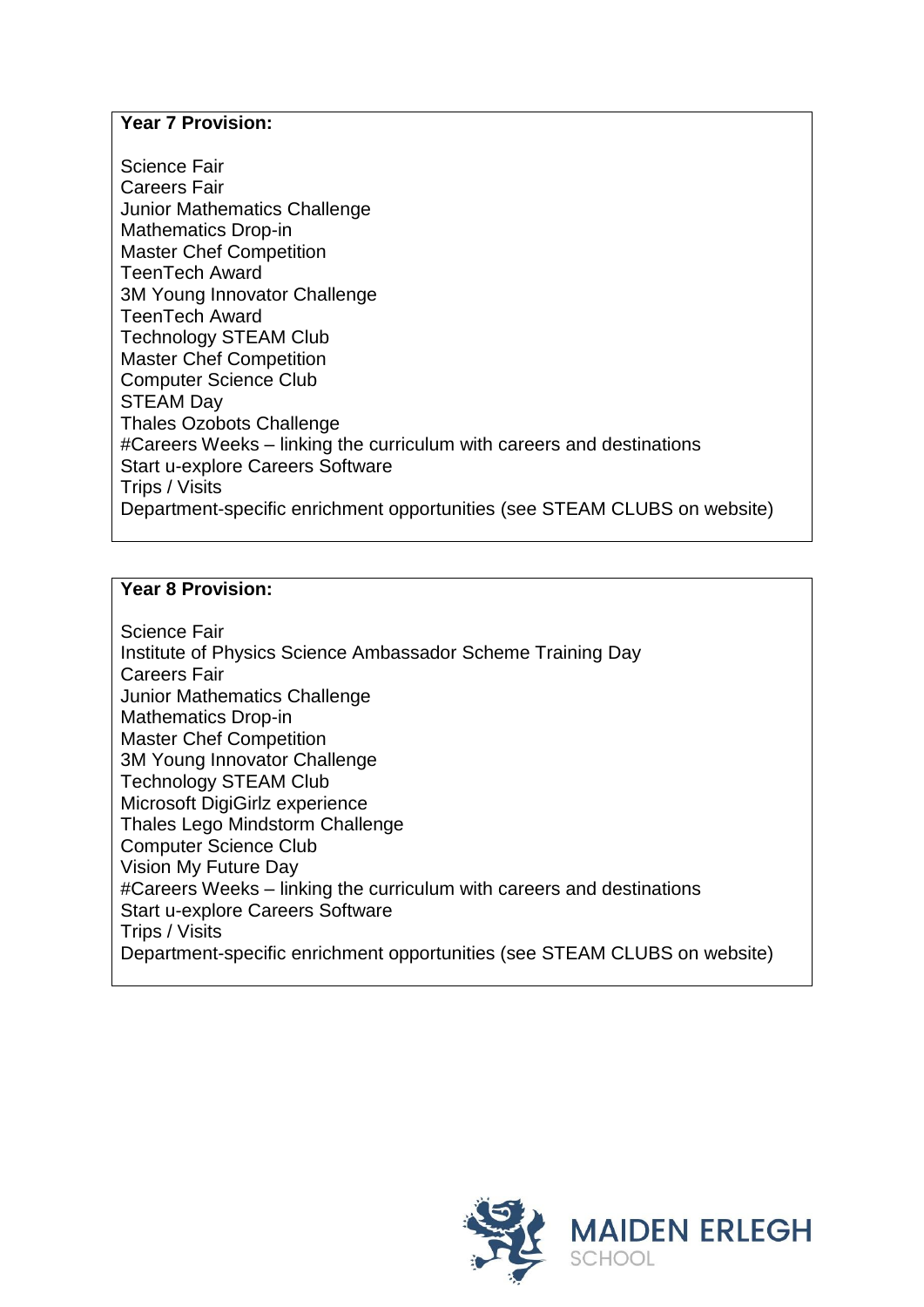#### **Year 9 Provision:**

Science Fair Institute of Physics Science Ambassador Scheme Training Day Careers Fair Science Hub Intermediate Mathematics Challenge Mathematics Surgery Master Chef Competition 3M Young Innovator Challenge Technology STEAM Club Alan Turing Cryptography Competition Computer Science Club Thales People Like Me experience (girls only) 3M Innovation Centre trip STEAM Careers seminars #Careers Weeks – linking the curriculum with careers and destinations Start u-explore Careers Software Trips / Visits Department-specific enrichment opportunities (see STEAM CLUBS on website)

## **Year 10 Provision:**

Science Fair Careers Fair Science Hub Intermediate Mathematics Challenge Mathematics Feast (Gold Programme) Mathematics Surgery Master Chef Competition 3M Young Innovator Challenge Technology STEAM Club Alan Turing Cryptography Competition Computer Science Club Think Ahead Day STEAM Careers seminars #Careers Weeks – linking the curriculum with careers and destinations Start u-explore Careers Software Trips / Visits Department-specific enrichment opportunities (see STEAM CLUBS on website)

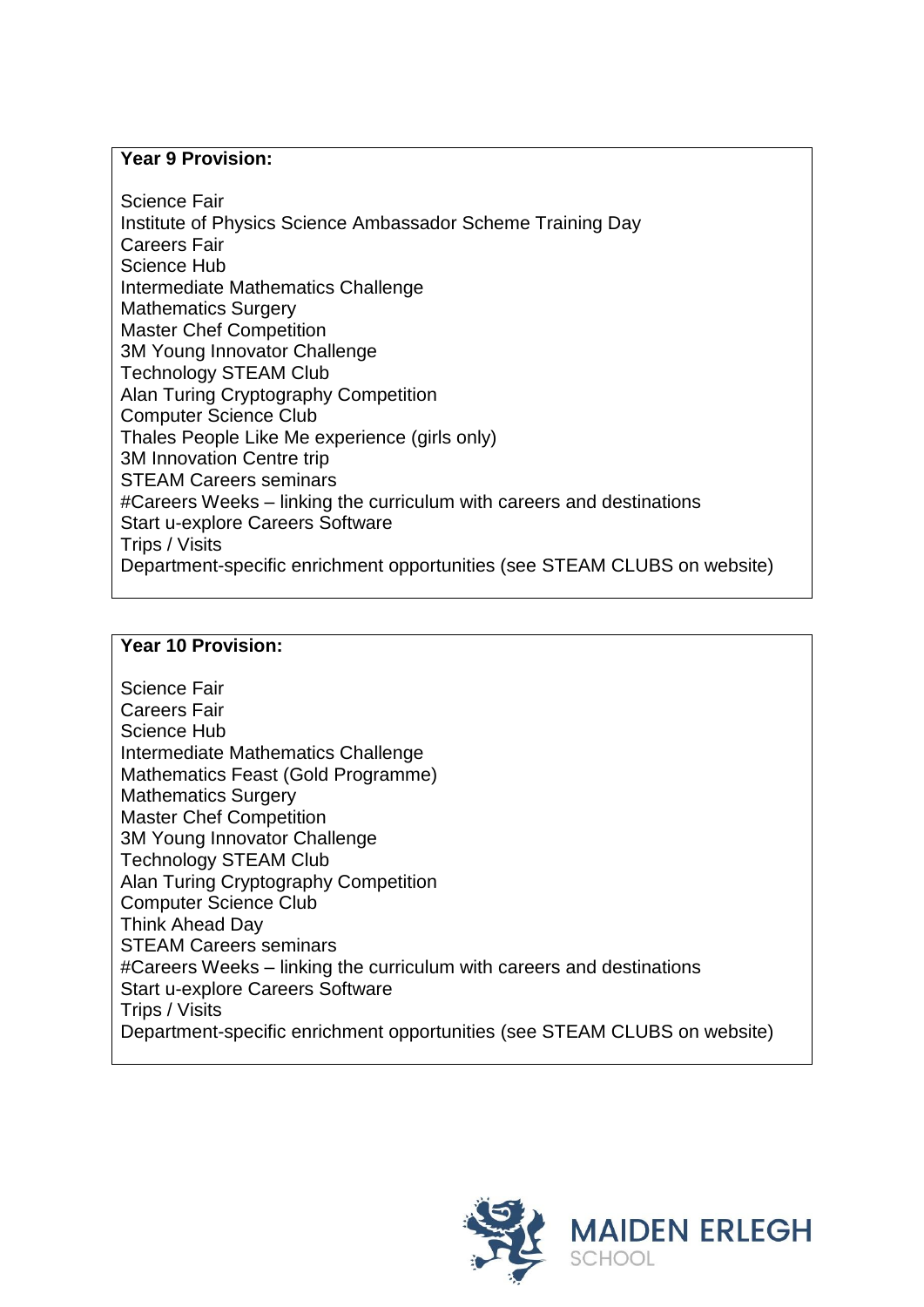#### **Year 11 Provision:**

Science Fair Careers Fair Science Hub Intermediate Mathematics Challenge Mathematics Feast (Gold Programme) Mathematics Inspiration (Gold Programme) Mathematics Surgery 3M Young Innovator Challenge Technology STEAM Club Computer Science Club Bespoke Careers Interview STEAM & WOOP Employability workshop STEAM Careers seminars #Careers Weeks – linking the curriculum with careers and destinations Start u-explore Careers Software Trips / Visits Department-specific enrichment opportunities (see STEAM CLUBS on website)

## **Year 12 Provision:**

Science Fair Careers Fair Breaking Good (Chemistry) Cambridge Chemistry Challenge Biology Boost Physics Fix-It Senior Mathematics Challenge Mathematics Inspiration (Gold Programme) Mathematics Surgery Technology STEAM Club Computer Science Club Future Pathways Day STEAM & WOOP Employability Workshop STEAM Careers Seminars #Careers Weeks – linking the curriculum with careers and destinations Start u-explore Careers Software Trips / Visits Department-specific enrichment opportunities (see STEAM CLUBS on website)